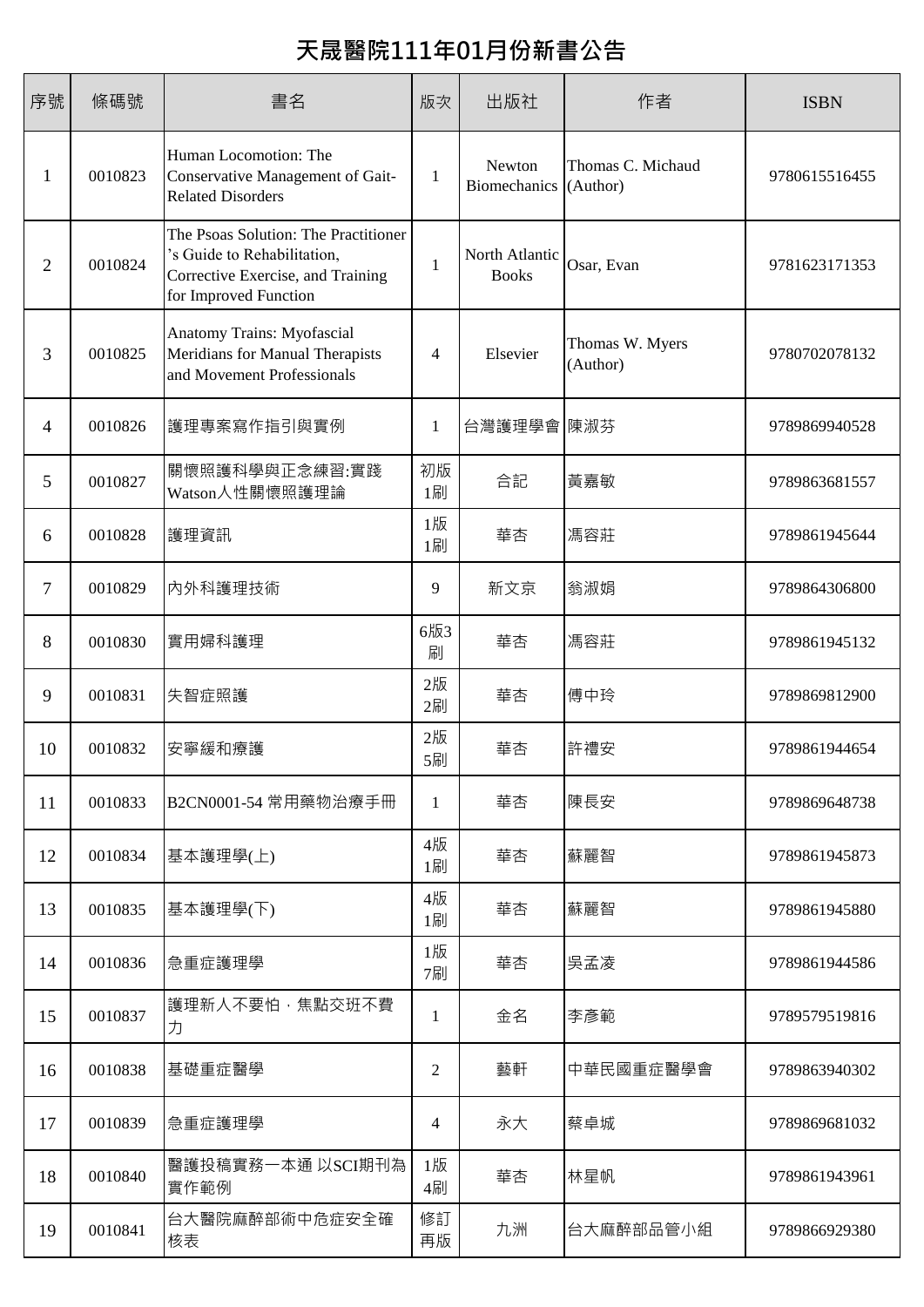## **天晟醫院111年01月份新書公告**

| 序號 | 條碼號     | 書名                                                                                      | 版次             | 出版社                 | 作者                | <b>ISBN</b>   |
|----|---------|-----------------------------------------------------------------------------------------|----------------|---------------------|-------------------|---------------|
| 20 | 0010842 | A Clinical Guide to Urologic<br>Emergencies                                             | 1              | Wiley-<br>Blackwell | Wessells          | 9781119021476 |
| 21 | 0010843 | 臨床血液學檢驗(第3版)                                                                            | 3              | 中國醫藥科技<br>出版社       | 王學鋒,管洪在           | 9787521412277 |
| 22 | 0010844 | 血液狂想曲01                                                                                 | $\mathbf{1}$   | 花千樹出版有<br>限公司       | 史丹福               | 9789888484676 |
| 23 | 0010845 | 臨床生化學                                                                                   | $\overline{2}$ | 華格那企業               | 方偉宏               | 9789863626817 |
| 24 | 0010846 | 生物統計學                                                                                   | 11             | 新文京開發出<br>版         | 楊惠齡,林明德           | 9789864306794 |
| 25 | 0010847 | 臨床鏡檢學                                                                                   | 4              | 高點文化                | 顏鴻,顏永仁            | 9789862695012 |
| 26 | 0010848 | 終結消化道早期癌                                                                                | 1              | 原水文化                | 簡錫淵               | 9789860643947 |
| 27 | 0010849 | 繪圖解說 完全免疫學                                                                              | $\mathbf{1}$   | 晨星出版                | 安保徹               | 9789864432950 |
| 28 | 0010850 | 人體免疫抗病醫學書                                                                               | 1              | 世茂出版                | 安保徹、石原結實、福<br>田稔  | 9789865408244 |
| 29 | 0010851 | 圖解土壤為生物                                                                                 | 1              | 五南出版                | 橫山和成              | 9789577633996 |
| 30 | 0010852 | 醫用微生物及免疫學(第3版)                                                                          | 3              | 新文京出版               | 汪蕙蘭               | 9789864306336 |
| 31 | 0010853 | 基礎臨床按摩治療學: 整合解剖及<br>治療 第三版(Clay & Pounds' Basic<br>Clinical Massage Therapy)中文版<br>2021 | 3              | 力大圖書                | 吳定中 教授            | 9789867364944 |
| 32 | 0010854 | 神經超音波(Neurosonology)                                                                    | 2              | 力大圖書                | 胡漢華 教授<br>許弘毅 醫師  | 9789867364739 |
| 33 | 0010855 | 神經超音波(Neurosonology)光碟                                                                  | $\overline{2}$ | 力大圖書                | 胡漢華 教授<br>許弘毅 醫師  | 9789867364739 |
| 34 | 0010856 | CT of the Heart $(4\pi\bar{4})$                                                         | $\overline{2}$ | Humana Press        | U. Joseph Schoepf | 9781603272360 |
| 35 | 0010857 | <b>Advanced Cardiovascular Life</b><br>Support (ACLS) Provider Manual                   | 1              | <b>AHA</b>          | <b>AHA</b>        | 9781616698492 |
| 36 | 0010858 | Pocket Notebook: Pocket Medicine<br>(IE)                                                | $\tau$         | <b>LWW</b>          | Sabatine          | 9781975150044 |
| 37 | 0010859 | PHARMACOTHERAPY<br><b>HANDBOOK</b>                                                      | 11             | McGraw-Hill         | Schwinghammer     | 9781260469486 |
| 38 | 0010860 | PHARMACOTHERAPY<br><b>CASEBOOK</b>                                                      | 11             | McGraw-Hill         | Schwinghammer     | 9781260469455 |
| 39 | 0010861 | 應用治療學手冊(第九版)Handbook<br>of Applied Therapeutics 9e                                      | 9              | 合記                  | *李宗翰              | 9789863683926 |